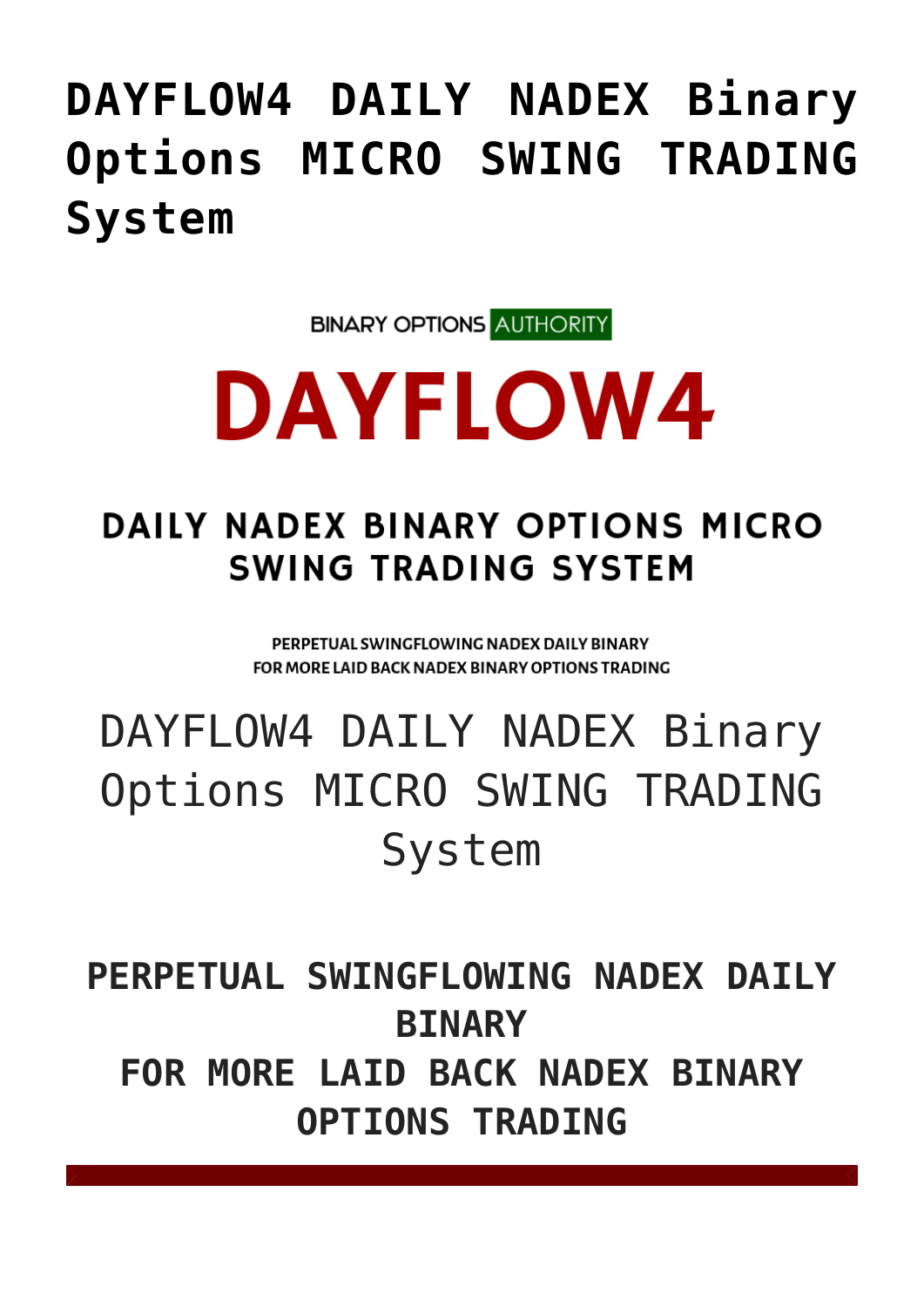[Add to Cart](https://systemsforlife.net/amember2/cart/index/product/id/618/c/)

### AMEX **VISA CONTRACT**

Performance: ATM: WLWLWLWWWWWWWWWLLWWWWLWW 6 L 18W. FROM JULY 15 TO AUG 8: NET 12 (4 Weeks) IS PRETTY GOOD!

I Bet a Lot of Students will Actually Start Making MORE Money Trading Systems Like This – Trading Slower Binaries like the NADEX Day Binary! Because All that Matters for Trading is that at the End of the Month, the Year, the Decade… is that You Make Money and Grow that Money

- Trades NADEX Daily Binaries
- Low Management vs. Day Trading the 20s, 5s & 2Hrs
- Fun to Trade
- Uses Cash Index to Give Us Triggers for Futures so You Need Real Time Data
- You Can Use to Swing Trade the Daily Binary or Rather "Micro Swing Trade"
- Uses the 60 Minute Bars
- Since NADEX Daily Binaries Open the Day Before You Can Get In Early or Capture Overnight Big Moves
- Deltas on NADEX Daily Binaries Are Quite Good! This Means that You Don't Need a Lot of Points to Turn a Binary from 15 to 60 or 70 or all the way to Expire at 100
- You Can Use ATM Binaries or OTM for Expiration or to Just Capture that Big Overnight and USA Open Move and Cash Out
- Often We Get More than One Opportunity for a Big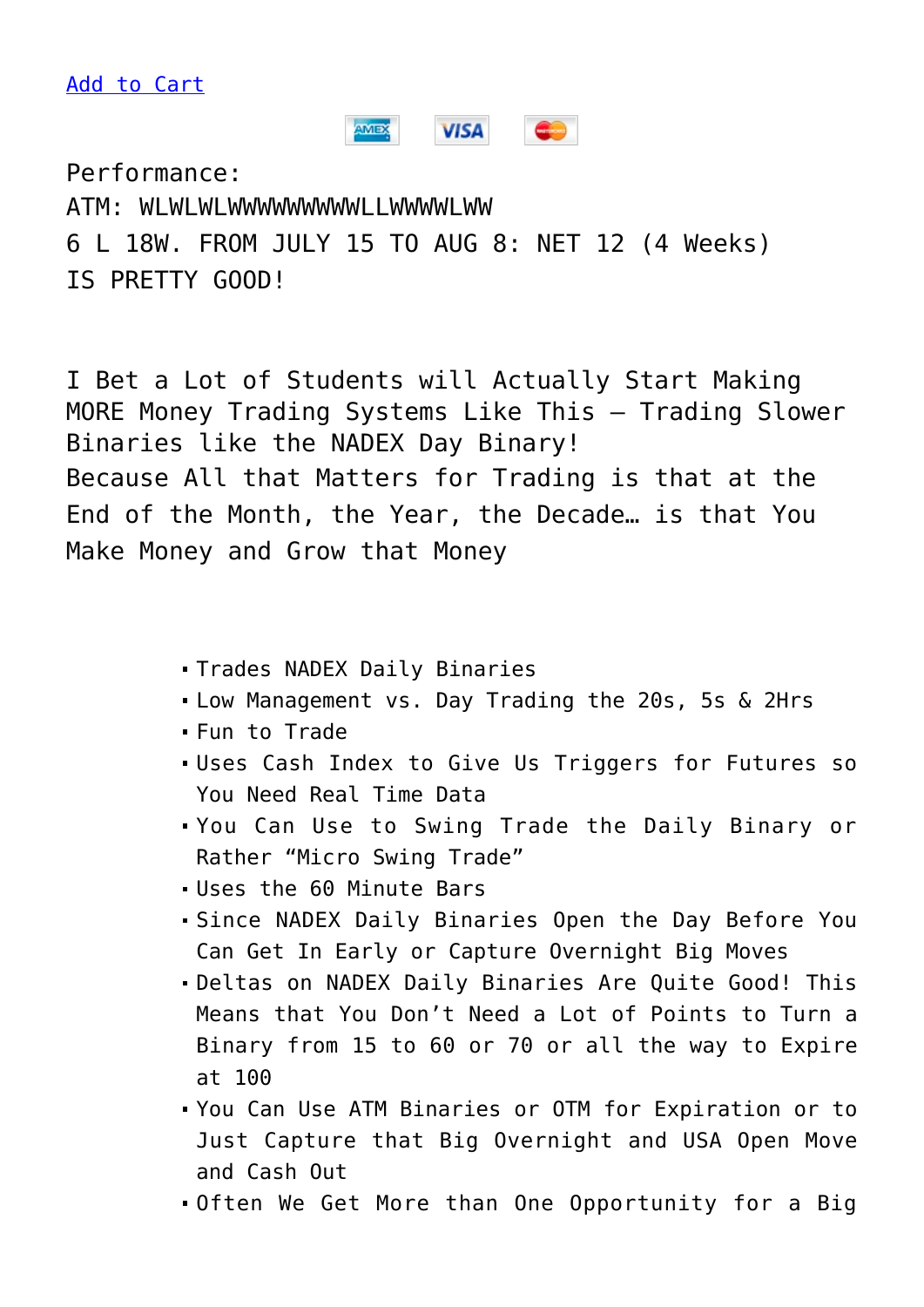Score in a Day

- This is a Fun System and Many Could Really Like Trading It, Especially if You Like Making Money in a More Laid Back Way
- Get Started! Learn ! Add This System to Your Arsenal & Your Ability to Trade the NADEX Daily Binaries!

You Want to Start Seeing Lots of Emails Like This:

| <b>LOGIN</b>                                                                                                                                                                                                   | Join our Community <b>D y</b> in                                              |
|----------------------------------------------------------------------------------------------------------------------------------------------------------------------------------------------------------------|-------------------------------------------------------------------------------|
| NADEX <sup>*</sup><br><b>Your Position has settled</b>                                                                                                                                                         |                                                                               |
|                                                                                                                                                                                                                |                                                                               |
| Contract: US SmallCap 2000 (Sep) >1514.0 (4:15PM)<br>Contract Type: Binary Option<br>Quantity: 10<br>Payout Amount: 1000<br><b>Index Value: 1534.237</b><br>Expiration Date/Time: Thu Aug 08 16:15:00 EDT 2019 |                                                                               |
|                                                                                                                                                                                                                | Your positions and account balance have been updated accordingly.             |
|                                                                                                                                                                                                                | If you have any questions, please contact Customer Service at 1-312-884-0100. |
| Best Regards,<br>The Nadex Team<br>Phone: 1-312-884-0100<br>Email: customerservice@nadex.com<br>Website: www.nadex.com                                                                                         |                                                                               |
|                                                                                                                                                                                                                | <b>LOGIN</b>                                                                  |
| <b>US Toll Free:</b>                                                                                                                                                                                           | 1877 776 2339                                                                 |
| International:                                                                                                                                                                                                 | +1 312 884 0100                                                               |

And with a systematic plan, it's possible, in fact, probable!